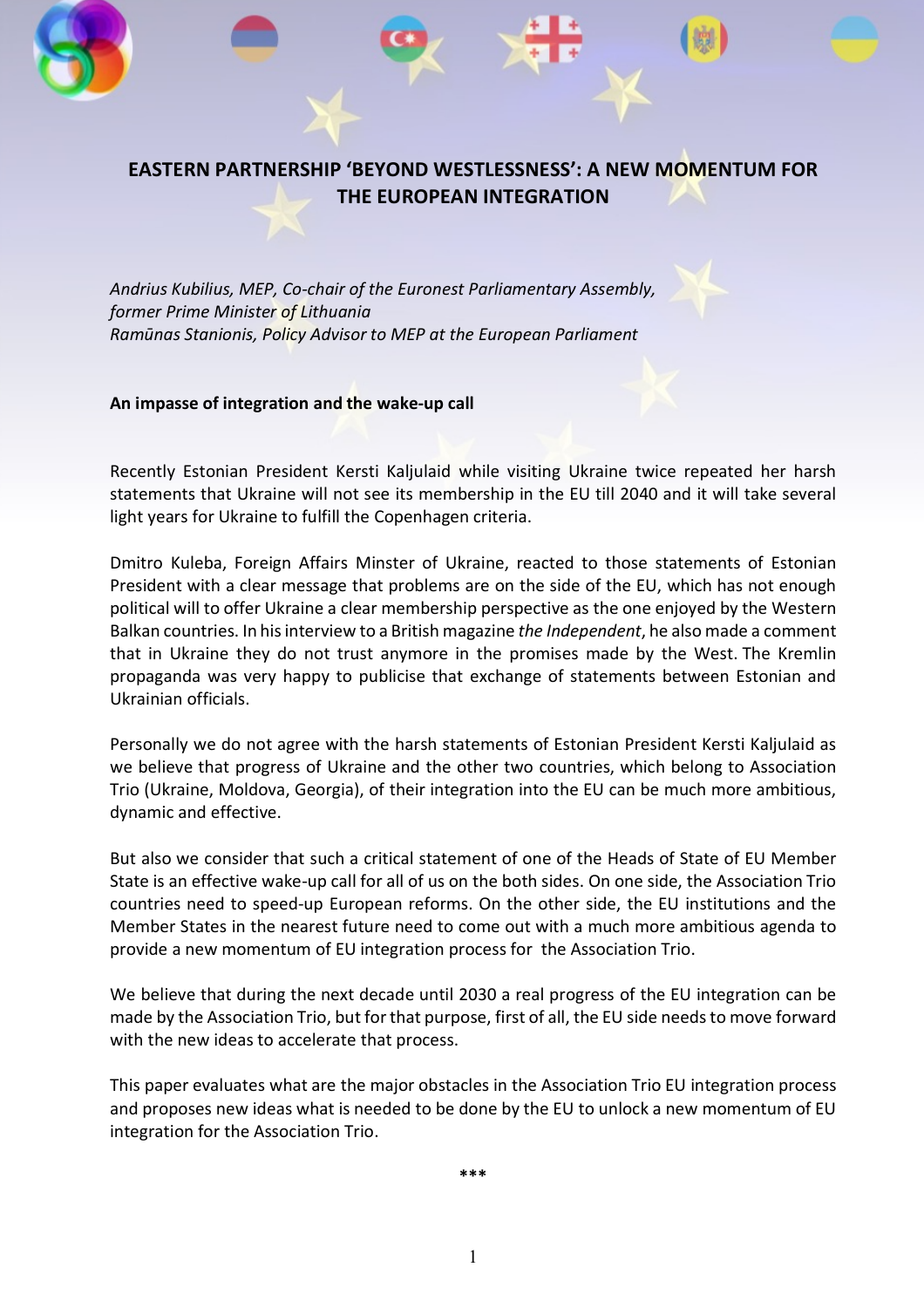The conclusions made in 2020 Munich Security Conference (MSC) report<sup>1</sup> on the westlessness phenomena observed in the West and the global world have become very much relevant to our assessment of the recent developments in the EU's Eastern neighbourhood countries and of the EU's geopolitics in general. The 2021 MSC report kept this narrative and made one step forward saying that not only the world is becoming less Western; the West itself is becoming less Western, too. $2$ 

Can we overcome such westlessness in the European continent? Different regions in the EU's neighbourhood may have different EU geopolitical strategies, however all these have to align to the same principle – the European policy should reinvent itself and overcome westlessness as soon as possible.

For the time being, it becomes obvious that the EU is losing fast a geopolitical edge in its Eastern Partnership initiative. The EU is losing advantage and does not have many political incentives to support reforms even in the most advanced countries of the Associated Trio. This kind of westlessness, on the other side, stalls the implementation of reforms by our Eastern partner countries distancing them further from a rapprochement with the EU. In return, the both sides rather choose to pursue a business as usual policy and pay a lip service to each other. However, the EU today more than ever is able to reverse this situation and to bring back the geopolitics to the Eastern Neighbourhood.

This paper sets out the ideas how the EU can overcome the westlessness in the longer-term policy towards its Eastern partners, and especially, towards the Association Trio countries of Ukraine, Moldova and Georgia. It elaborates in detail the proposals for the EU to build a New Momentum in the Eastern Partnership initiative and to employ 'everything but institutions' formula suggested by Mr Romano Prodi in 2002. The authors also propose to take into account the experience of the Berlin Process for the Western Balkans countries and to launch a similar architecture of the Association Trio Processto accelerate the European integration in the Eastern Partnership region. The establishment of an intermediate EU membership status for the EU Eastern partners will be contributing to incentivise the reform making in this process.

## **The hope of integration and motivation for reforms**

The integration of the Eastern Partnership countries, at least the most ambitious ones, i.e., Ukraine, Moldova, Georgia (the Association Trio), into the EU is one of the EU's most important geo-political tasks, as it concerns not only these countries themselves, but also the entire EU's policy towards the East of the European continent, including its policy towards Russia.

The Association Trio recently established by Ukraine, Moldova and Georgia is an important step forward, which clearly shows that those countries want more ambitious integration agenda and that demands from EU a proper reaction.

So why the integration of the Association Trio into the EU is so important? The accelerated European integration of these countries is important, because it is the only way in which democracy, economic and social success and a European order can be created and established

<sup>1</sup> Westlessness, Munich Security Report 2020, https://securityconference.org/en/publications/munich-securityreport-2020/

<sup>&</sup>lt;sup>2</sup> Concluding remarks by Mr Wolfgang Ischinger, Beyond Westlessness: Report from the MSC Special Edition 2021, https://securityconference.org/en/news/full/beyond-westlessness-a-report-from-the-msc-special-edition-2021/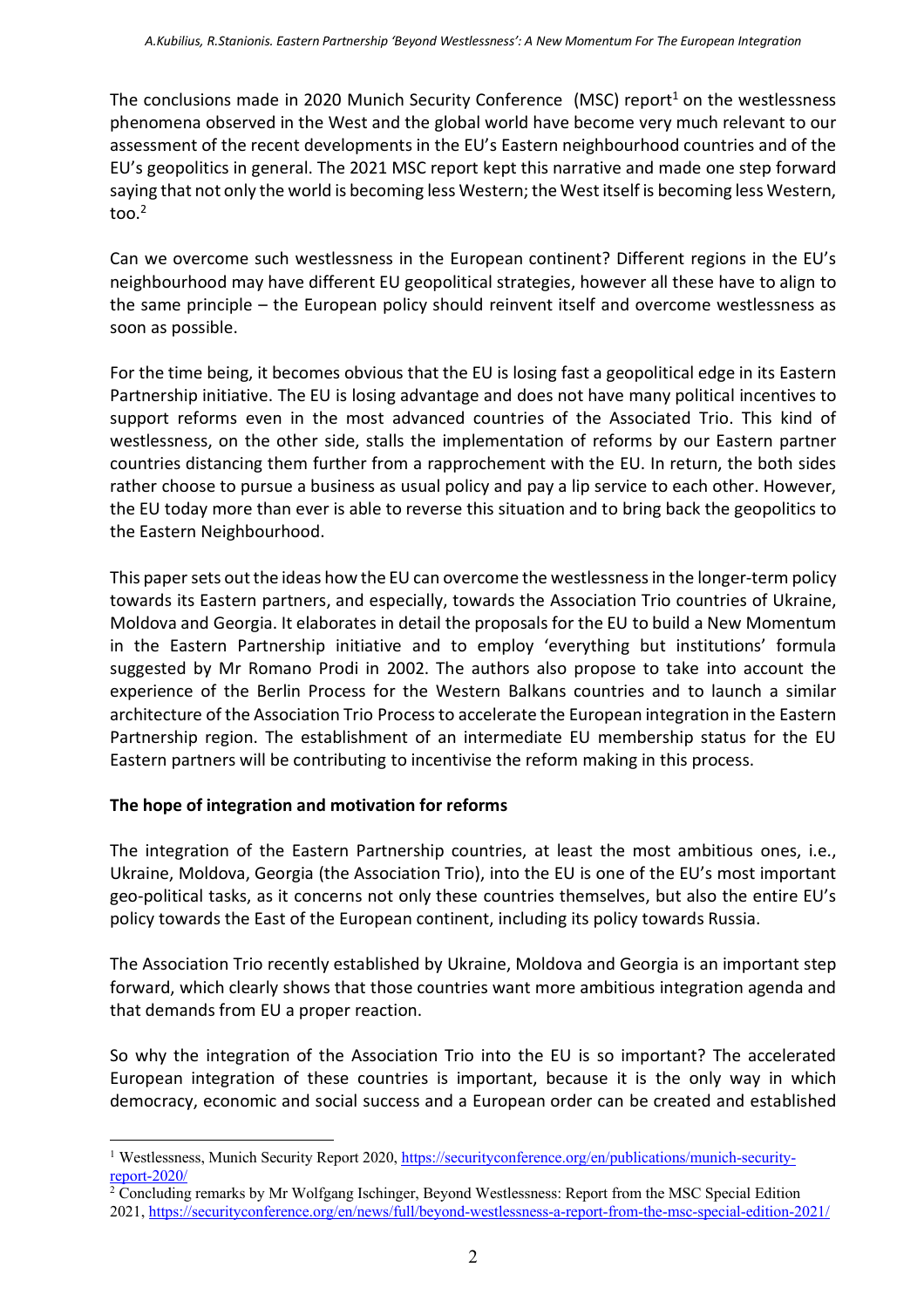in Ukraine, Moldova and Georgia. There is not a single historical example on the European continent of a post-totalitarian state, which being a neighbour of the EU, has managed to become a successful state on its own, without integration into the EU. The choice in the East of European continent is clear – either to support the European integration reforms necessary for a functioning democracy, or to abandon them and keep establishing the authoritarian regimes with an ever-deepening backwardness.

The build-up of the Association Trio's success thus depends not only on the ability of the countries to reform and change themselves, but also on the ability of the EU to pursue an ambitious integration policy towards them.

The European integration requires reforms, and the reforms require a clear goal of integration and a belief that this integration goal can be achieved. It is an obvious axiom: from one side, no country will be able to reform itself and implement painful changes if it does not believe in the possibility of further integration with the EU; from another side, no integration will take place if a country is not able to carry out fundamental reforms. The egg and the chicken question has a clear answer here: both factors are needed in the country at the same time, i.e., the belief in the possibility of integration and the ability to implement reforms.

Belief in the possibility of integration depends not only on those who seek to integrate, not only on their willingness and capacity to reform themselves, but also on those (the EU) into whom they seek to integrate and their (the EU) willingness to integrate someone. If the EU continually demonstrates that it does not want to integrate anyone, either now or in the future, then eventually those who once wanted to integrate closer with the EU will lose faith that such integration can happen. Then the motivation for the necessary EU integration reforms also disappears.

As the President of the European Commission Romano Prodi said back in 2002, when speaking about integration of Central European countries: 'By holding up the goal of membership we enabled these governments to implement the necessary reforms. Only this prospect sustained the reformers in their efforts to overcome nationalist and other resistance and fears of change and modernisation. /.../How does a country envision its future when it is lacking direction or confidence? Hope gives direction and so inspires confidence. But the future must be attractive to inspire hope<sup>3'</sup>.

Today, the current leadership of the European Commission should repeat the same words to Ukraine, Moldova and Georgia, showing the real and achievable next goal of integration. We shall elaborate later in this paper, that this time it should be the objective of an intermediate status for integration of Ukraine, Moldova and Georgia.

The EU's geopolitical formula for the European continent's Eastern neighbourhood should therefore be bold and clear. The EU must offer those eastern neighbours who want to integrate a clear, understandable and practical path for integration possibly with an intermediate status, which the eastern neighbours can trust in, and, once they have trusted in it, they will be inspired with renewed vigour to undertake the necessary reforms.

<sup>3</sup> Romano Prodi President of the European Commission, A Wider Europe - A Proximity Policy as the key to stability. Peace, Security And Stability International Dialogue and the Role of the EU, https://ec.europa.eu/commission/presscorner/detail/en/SPEECH\_02\_619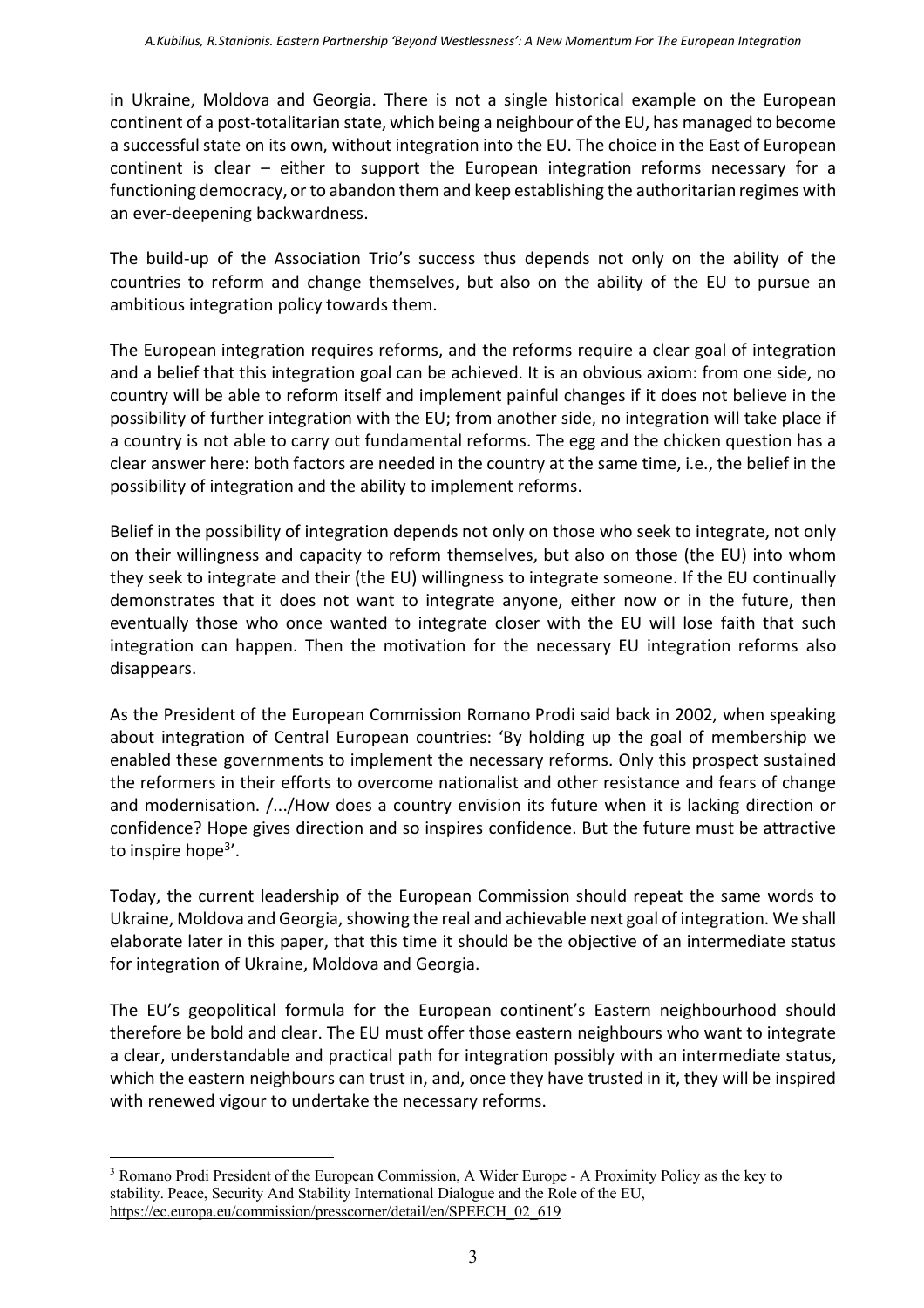In order to achieve this, the EU itself must first adopt a common approach to how the EU can help the countries in the neighbourhood to implement the necessary reforms. In 2002, Romano Prodi identified this with the obligation of EU to provide to the neighbours the goal of integration, which needs to be attractive to inspire hope, and in 2020, the European Commission reiterated it in its communication on "Enhancing the accession process – A credible EU perspective for the Western Balkans"4 , where, in relation to the Western Balkans, it is said: 'A credible accession perspective is the key incentive and driver of transformation in the region and thus enhances our collective security and prosperity. This is a key tool to promote democracy, rule of law and the respect for fundamental rights, which are also the main engines of economic integration and the essential anchor for fostering regional reconciliation and stability. Maintaining and enhancing this policy is thus indispensable for the EU's credibility, for the EU 'success and for the EU's influence in the region and beyond – especially at times of heightened geopolitical competition.'

In this important quote, the European Commission rightly stresses that for the Western Balkans a clear perspective of European integration is a key instrument for bringing about a fundamental transformation in the region and strengthening the fundamental values of democracy, the rule of law and human rights. The European Commission is right. The reforms in the neighbourhood countries need not only EU support with finances or expertise, but above all, it needs from EU a clear integration perspective. What is important for the success of reforms in the Western Balkans is equally important for the Eastern Partnership region. A clear integration perspective is a prerequisite for the success of reforms in the Eastern Partnership region.

Unfortunately, more than 10 years after the EU launched the Eastern Partnership policy, which sounded promising at the time, the prospects for the European integration of the Eastern Partnership countries have not become any clearer. The signing of the Association Agreements with Ukraine, Georgia and Moldova has given a good impetus to the progress of these countries, but over the whole previous decade uncertainty in further integration and membership prospects has not diminished in the slightest, and is causing a growing frustration. Some ministers in these countries are saying loudly that they no longer want to knock on the 'closed door' and will therefore only implement reforms that are not painful, because even if the most painful reforms are implemented, the closed door will still not open.

## **The Association Trio and Western Balkans: similarities and differences**

The EU has so far adopted a distinctive, and at the same time difficult to explain, differentiation of its integration policy when it comes to the two similar regions of the Western Balkans and the Association Trio countries. In case of the Western Balkans, the EU boldly declares that these countries need to be integrated into the EU much more quickly by keeping for them the prospect of a full EU membership. The EU leaders justify this position with the correct geopolitical argument that if the EU does not offer these countries full integration, the situation in these countries will be destabilised very quickly by the efforts of Russia, China or Turkey.

Unfortunately, despite the fact that the situation in Ukraine, Moldova and Georgia could be destabilized even more quickly by Russia's efforts, the EU leaders do not dare to repeat the same words that they are saying to the countries of the Western Balkans and the countries of the Eastern Partnership continue to be left with no clear further integration steps, let alone prospects

<sup>4</sup> Communication from the Commission to the European Parliament, the Council, the European Economic and Social Committee and the Committee of the Regions, Enhancing the accession process - A credible EU perspective for the Western Balkans, https://ec.europa.eu/neighbourhood-enlargement/sites/near/files/enlargement-methodology\_en.pdf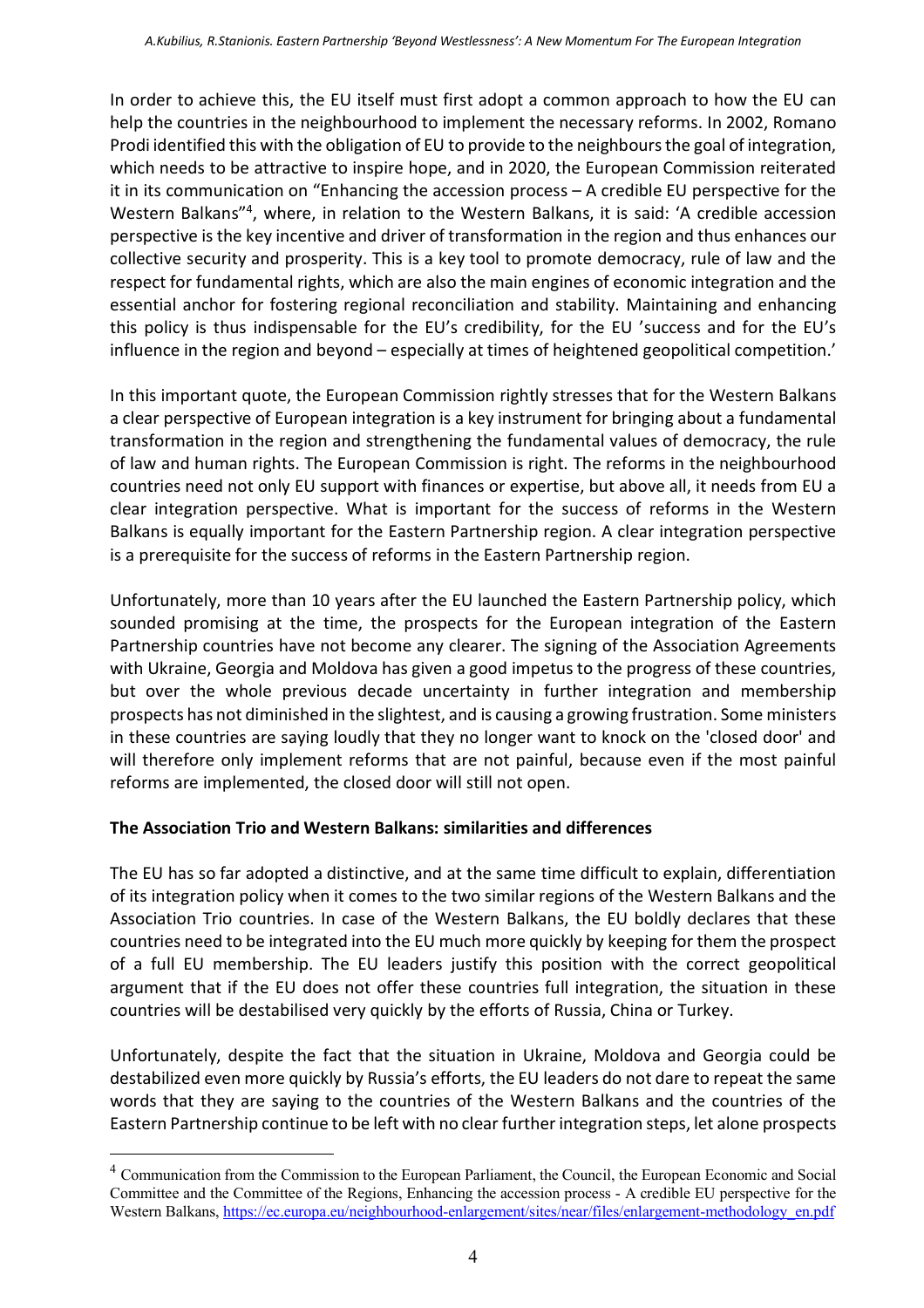of membership. This divergence in EU rhetoric and policy creates additional geopolitical security challenges to our Eastern partners, as it gives an impression to someone in the Kremlin that the EU is less committed to these countries than it is to the Western Balkans.

This differentiation of the EU strategy towards the Western Balkans and the Eastern Partnership countries has a little factual basis when considering the level of integration readiness of the countries in both regions. As it is stated in the recent study<sup>5</sup> by the influential Brussels think-tank CEPS, the difference between the level of pre-integration readiness of the Western Balkans and the most advanced countries of the Eastern Partnership (the Association Trio countries) is minimal, and Georgia, according to its achievements, can also be placed in the group of the leading countries of both regions.

It is clear that this difference in the EU's strategiesfor the integration of the Western Balkans and the Eastern Partnership countries is not due to the different levels of integration readiness of these regions. This might be to be due to the geopolitical attitudes prevailing in some EU capitals, such as 'let's not provoke Kremlin'. However, this situation is even more influenced by a scepticism of some EU capitals about a non-readiness of the EU to enlarge, which is linked with institutional architecture and the EU's decision-making mechanism that has not yet been fully transformed into a qualified majority voting and makes many procedural problems even with all 27 EU Member States. The institutional architecture of EU and its decision-making procedures deserves to be addressed by the Conference on the Future of Europe, because without those changes next wave of enlargement can be very problematic to be realised.

The Kremlin's recent aggressive policies, both internally and externally, are encouraging the West to rethink its policy towards Russia, and there is a growing realization in the West that the integration successes of Ukraine, Georgia and Moldova will eventually help Russia to transform itself. The Kremlin's opposition to European integration of the Association Trio istherefore slowly losing its influence in the West.

However, the reluctance to enlarge and increase the number of EU members until its decisionmaking has been reformed remains a poignant and topical argument in some influential EU capitals. As the EU's decision-making mechanism is defined in the EU Treaty guaranteeing the EU member states a veto it is difficult to expect that a change to a qualified majority mechanism could be easily realized in the near future if not properly addressed by the Conference on the Future of Europe.

This means that without changes to some of the key provisions in integration process, the demand by the Association Trio countries for a clearly defined perspective on EU membership may continue to be unanswered by the EU institutions. This adds to the frustration and loss of motivation for reforms in the Association Trio countries and makes the EU to look as an example of Westlessness and being not able to explain why it is keeping two different policies for European integration of the Western Balkan and the Association Trio countries.

<sup>5</sup> CEPS study on Balkan-East European Comparisons. Building a New Momentum for the European integration of the Balkan and Eastern European associated states https://www.ceps.eu/download/publication/?id=32341&pdf=Balkan-and-Eastern-European-Comparisons.pdf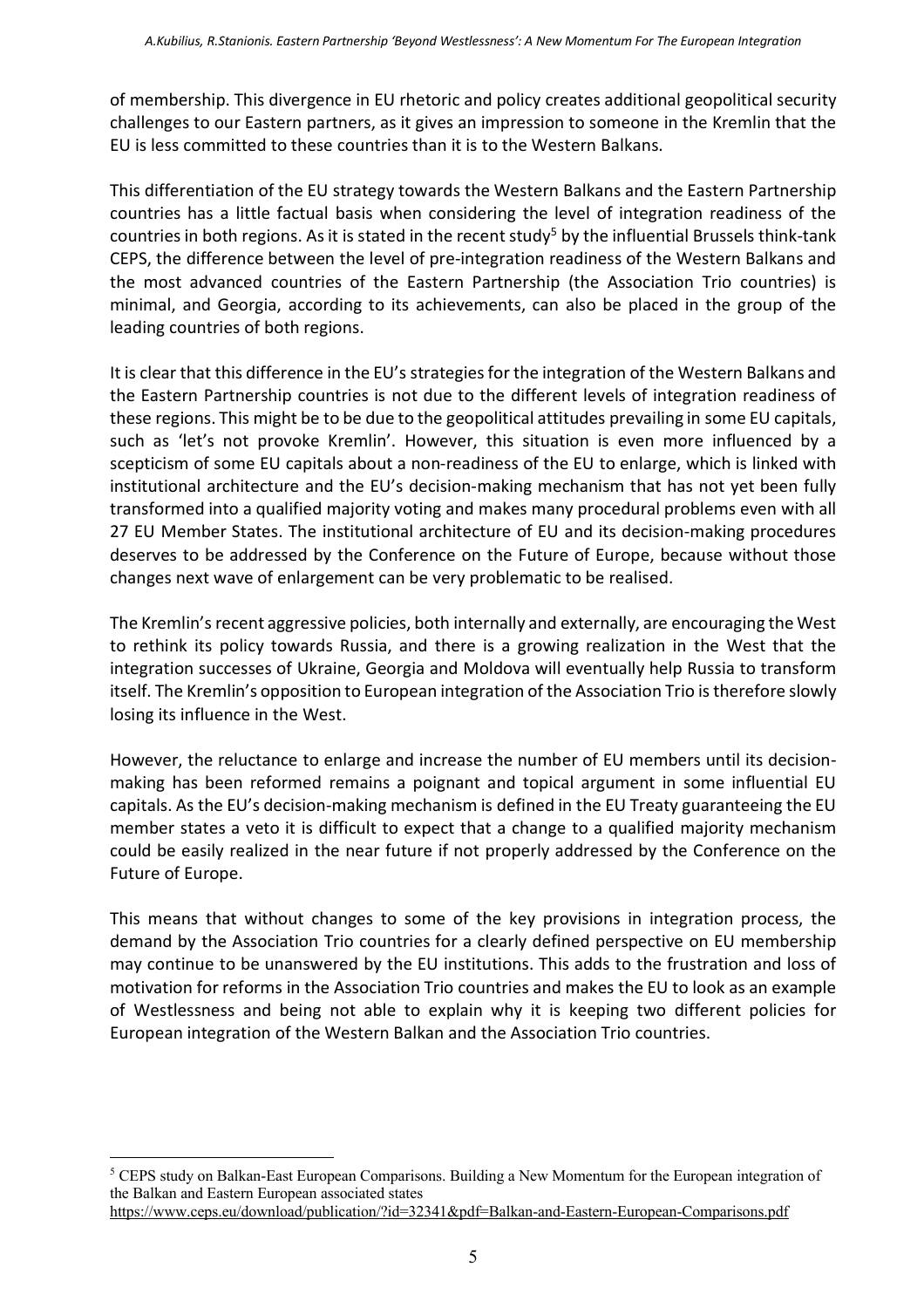#### **How to stop 'kicking the can down the road' in Association Trio integration? Romano Prodi formula**

Today there is the only one key strategic issue or problem regarding the integration prospects of the Eastern Partnership countries. The main question in this equation is how to break through the EU inaction *status quo* deadlock in which on the one hand the countries of Association Trio do not stop asking for the prospect of EU membership and at the same time no longer believe that they will ever get it; while on the other hand the EU in response to such requests can only kick the can down the road once again by repeating unconvincing phrases and suggesting to keep up with the reforms.

The habit of repeating for a decade the same phrases about the integration and reforms is becoming a comfortable habit for the both sides. One side traditionally demands clearer membership prospects and does not look for any other way to break through the deadlock of status-quo, while the other side does not look for any new answer or solution and tries to hide its deficit of geopolitical decisions under useful but only technical solutions, such as the proposal to abandon the telecommunications roaming.

As it is said above, such a position is determined by the fact that the EU is not ready to talk about new members until it has found a way to solve itsinternal decision-making problems. The excuse given by EU politicians is that their electorate has no appetite for further enlargement and in such a way politicians avoid any serious debate on this subject.

At the same time, there are no attempts to regain that appetite. This approach is applied by the EU not only to the Eastern Partnership or Association Trio countries, which have not yet been promised EU membership, but also to the countries of the Western Balkan region, which have been given the prospect of EU membership, but have no certainty whether and when the EU will be ready to take the corresponding decisions regarding their membership.

Compared to the previous decades, it is clear that the EU has lost its appetite for geopolitics despite the fact that this European Commission has ambitiously considered itself 'geopolitical'. Unfortunately, this contributed to the westlessness on the EU side and opened the gates for the other geopolitical actors, especially the authoritarian ones, aiming to influence and destabilise the countries in the EU's neighbourhood. As it was said many times, if the EU is not able to export stability, than at the end, it will be importing instability. This is the price of the EU's westlessness.

It is time to realise that this stagnation in the EU's Eastern Partnership policy cannot continue. Both, the Association Trio countries and the EU, need to agree on a further integration process and objectives that will help to get us out of this ongoing 'kicking the can' process.

The unpromising *status quo* discussed above can only be broken if the EU offers the Association Trio countries something that is attractive to them as an intermediate status or a stepping stone towards a full EU membership, but which does not at the same time create additional problems for the EU in terms of decision-making. According to the same CEPS study, the renewed interest could be paid to the formula that Romano Prodi, the former head of the European Commission, put forward back in 2002.

The formula says that the EU can offer its neighbours an intermediate status in which they would get 'everything but institutions', that is to say they would get all the benefits of genuine EU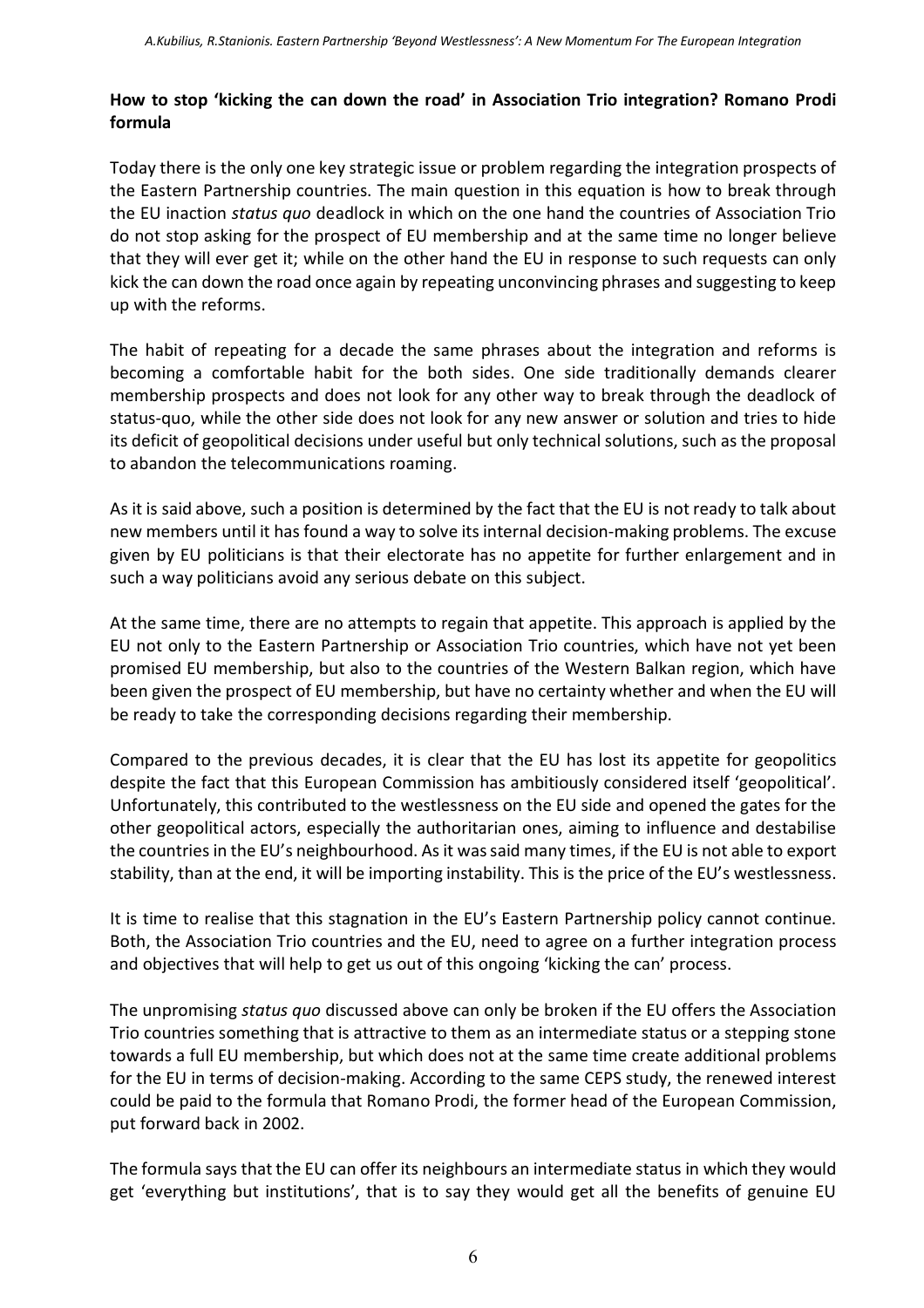membership, but would not yet be able to take part in the work of the EU institutions and their decision-making.

The proposals made by Romano Prodi regarding the formula of 'everything but institutions' (see: Box 1) can provide a good working basis for the next stage of Association Trio integration process. This model may define the next and a more ambitious framework of EU *acquis* implementation and keep the doors open for the EU membership in the near future. It may also include the elements proposed in the recent CEPS study<sup>6</sup>, such as the stages with conditionality for a progressive participation in the EU institutions, voting rights or the EU financial support.

# *Box 1. Romano Prodi formula*

*European Commission president Mr Romano Prodi noted that the idea of* '*sharing everything but institutions' does not exclude the possibility of developing a new structures with our neighbours at a later stage. Furthermore, he believed, that enlargement is the greatest contribution to sustainable stability and security on the European continent, which was one of the most successful and impressive political transformations of the twentieth century.*

*On the other hand, Mr Prodi was convinced, that we cannot water down the European political project and turn the EU into just a free trade area on a continental scale, therefore, he claimed, that the EU has to develop a blueprint for future actions towards its neighbours with the elements taken from the enlargement process.*

*According to him, this blueprint should include clear benefits, which can only be obtained if the process is well structured and its goals are well defined in the framework, which is legally and politically binding. According to him, this blueprint, therefore, should be based on a structured, step-by-step approach and on the benchmarks to measure what we expect our neighbours to do in order to advance from one stage to another. Mr Prodi called it 'Copenhagen proximity criteria'.*

*According to Romano Prodi, the European Economic Area, based on the EEA Agreement, which brings together the EFTA countries and the EU under a single roof, could be one of the waysforward. He argued that the EEA model does not presuppose accession as prerequisite, but as history shows, being member of the EEA does not exclude membership of the EU later.*

# **Benefits of introducing an 'intermediate status' model for the Association Trio**

What could be the advantages of such an intermediate status for the Association Trio countries?

There are two major sets of benefits for the Association Trio countries and for the EU itself linked with an introduction of an intermediate status as defined in the Romano Prodi formula. One part of those benefits will be due to an intermediate statusitself asthese are the onesthe Association Trio countries will get when they will obtain that status('status' benefits). The other part of these benefits would be related to the process of achieving that status ('process' benefits) using the

<sup>6</sup> ibíd., https://www.ceps.eu/ceps-publications/balkan-and-eastern-european-comparisons/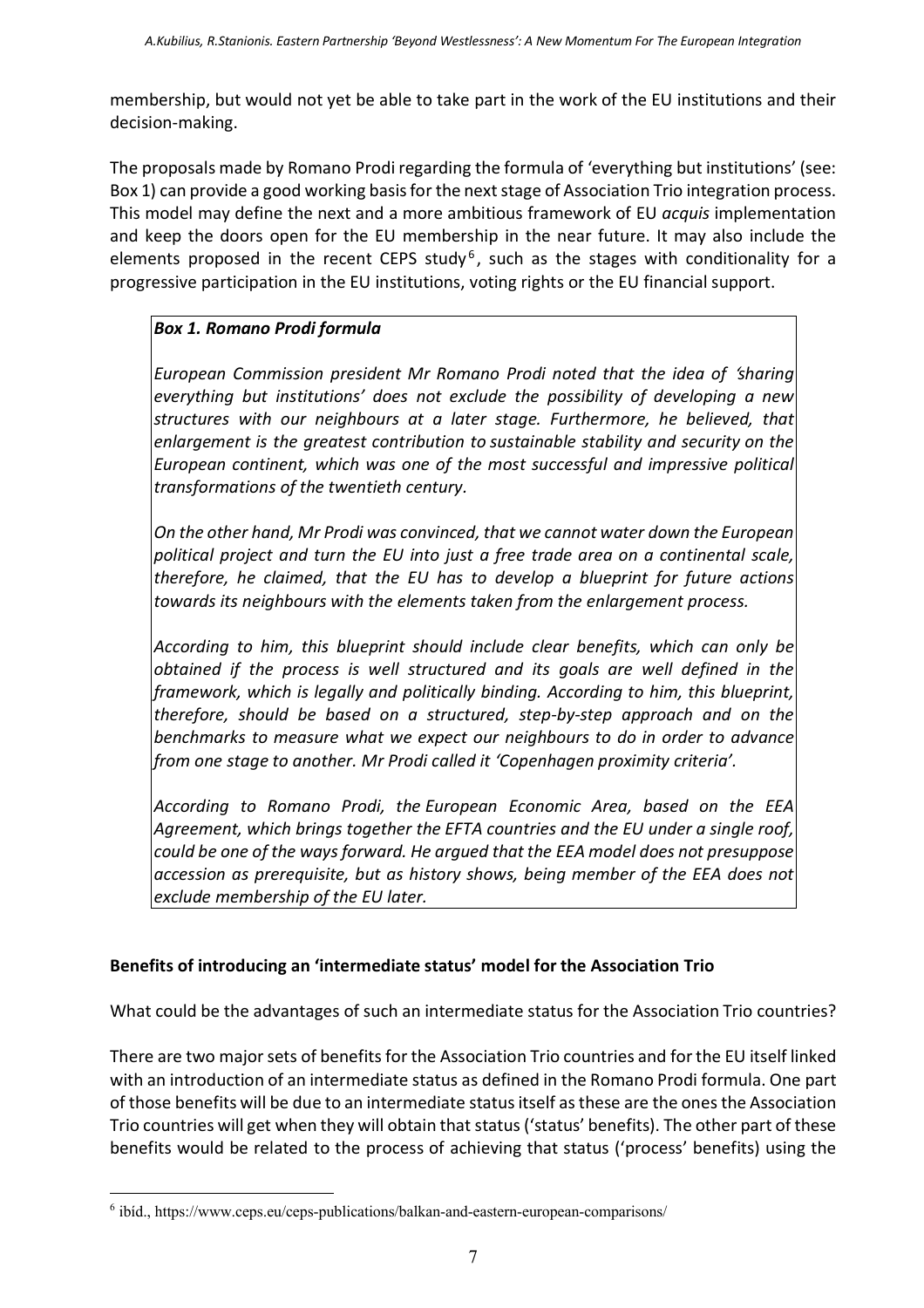same methodology and benefits stemming from a process the EU has established for the integration of the Western Balkan countries (Berlin process, evaluation and negotiation process, etc.).

The benefits related to an intermediate status as based on Romano Prodi formula may include a comprehensive participation in the EU common policies, coordination initiatives and programmes, EU jurisdiction and a fully-fledged EU administration support, a full access to the EU internal market, free trade and investment benefits, a full access to the EU multiannual budget funds and fiscal discipline policies, progressive participation in the EU decision-making, as well as many other greater or lesser advantages which can be derived from a genuine EU membership.

In other words, all practical rewards of integration into the EU enjoyed by the EU Member States would also accrue to the countries of the Association Trio that have acquired an 'intermediate status'. At the same time, it would allow these countries to take a major geopolitical step forward, which is to break through the European geopolitical stagnation of the past and to open the door for next stage of integration towards an intermediate status and to stand on the stepping stone towards full membership.

One would hope that in the circumstances of today such an intermediate status could be acceptable to both sides. This would allow the Association Trio countries to pursue a status that will grant them all attractive and practical advantages of EU membership. On the other hand, it would reassure the EU that decision-making of its institutions would not become more complicated.

Such a clear perspective for the Association Trio can and must be defined, even if the EU is not yet in a position to decide on the full membership perspective or candidate status of the Eastern Partnership countries. This can be done with a help of applying the Romano Prodi formula, which provides for an integration model offering a prospect of intermediate status for aspiring countries at an initial stage. A prospect of an accelerated integration phase would be attractive to the Association Trio, as it would restore a real hope for them that the current stagnation in the geopolitical process will be overcome and ensure that the pace of reform in the Association Trio countries can gain a new momentum.

#### **The Association Trio integration: the next steps and 'process' benefits**

The next stage of Association Trio integration process towards achieving an intermediate status can combine the Romano Prodi formula and EU cluster methodology currently applied in the EU membership negotiations with the Western Balkan countries. That would bring tangible 'process' benefits for integration of the Association Trio countries, which for now do not have a clear set of benchmarks, regular evaluation and negotiation, which are the features of the Western Balkan integration process.

This stage of the Association Trio integration process as described above should be covering all the areas of the *EU acquis* and lead to a much deeperintegration of the Association Trio countries into the EU, which can consist of full integration into EU internal market, common policies, programmes, rules and funds.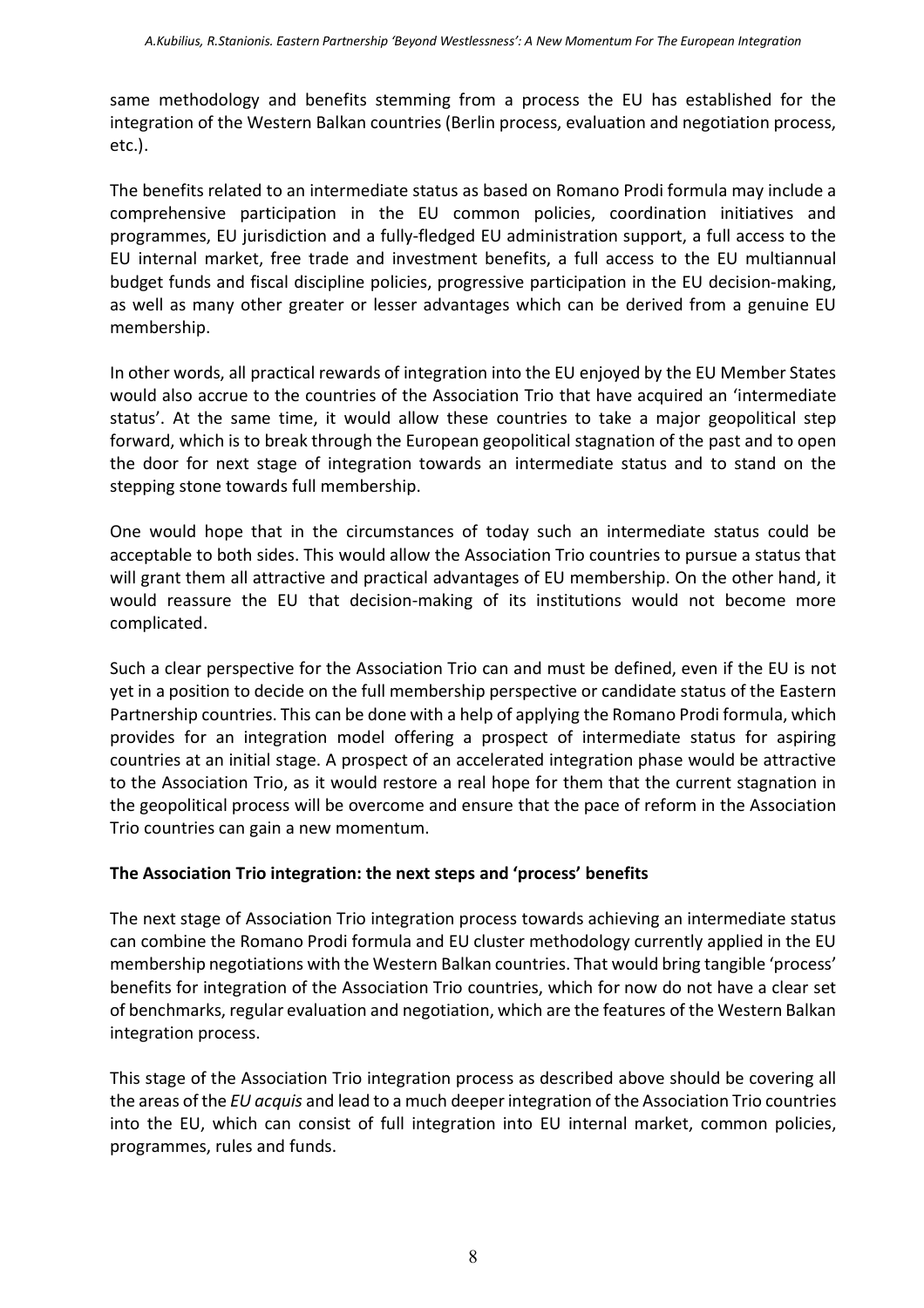According to the EU methodology for the Western Balkan countries*<sup>7</sup>*, the EU can reward the progress made by the candidate countries by providing them with immediate benefits of 'accelerated integration'. The negotiations and rewards for the Western Balkan countries are grouped into six EU thematic clusters and 33 chapters (see: Box 2), which cover all the areas of *the EU acquis*. The successful implementation of reforms by these countries in a given cluster would lead to additional new possibilities for 'accelerated integration' and 'phasing-in' to individual EU policies, EU market and EU programmes, as well as to increased EU funding and investments. Otherwise, if the pace of cluster reforms is not sufficient, the benefits of 'accelerated' integration may be downgraded.

The EU can apply the same 'cluster and chapter approach' to the Association Trio integration process. This process would aim at the accession of Association Trio countries to intermediate status based on 'everything but institutions' model which could be applied in stages and guided by the EU system of cluster rewards. The accession to the each cluster may be carried out against the fulfilment of agreed EU benchmarks.

The EU Association Council together with EU institutions and the member states could be responsible for the way forward towards the Association Trio accelerated integration process. In its work, the Association Council could rely on the annual regular progress reports adopted jointly by the European Commission and the EEAS to monitor closely the progress of the Association Trio countries in their alignment with the benchmarks based on *EU acquis* chapters and clusters.

The EU Member States will be involved in the adoption of EU benchmarks identified in accordance with individual EU assessments made in the Screening Report forthe Association Trio countries. In such a way, the next stage of the Association Trio integration process would acquire all the process related benefits as ones acquired by the Western Balkans integration.

*<sup>7</sup>* https://ec.europa.eu/neighbourhood-enlargement/sites/near/files/enlargement-methodology\_en.pdf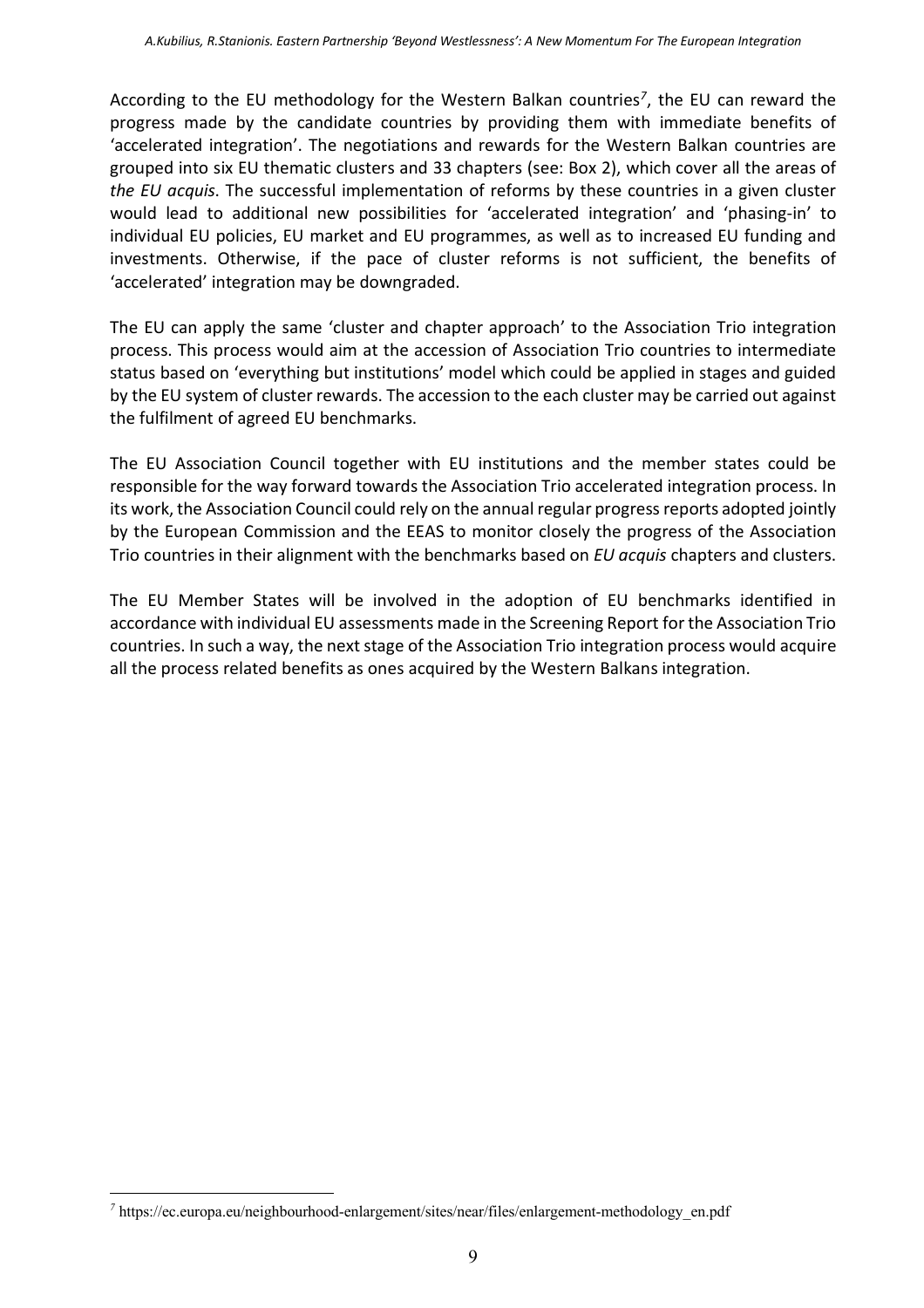$\overline{\phantom{a}}$ 

 $\overline{1}$ 

| Box 2: the six EU clusters of negotiating chapters:                                                                                                                                                                                                                                                   |                                                                                                                                                                                                                                                                                                                                                |
|-------------------------------------------------------------------------------------------------------------------------------------------------------------------------------------------------------------------------------------------------------------------------------------------------------|------------------------------------------------------------------------------------------------------------------------------------------------------------------------------------------------------------------------------------------------------------------------------------------------------------------------------------------------|
| A. Fundamentals<br>23 - Judiciary and fundamental rights<br>24 - Justice, Freedom and Security<br>Economic criteria<br>Functioning of democratic institutions<br>Public administration reform<br>5 - Public procurement<br>18 - Statistics<br>32 - Financial control                                  | <b>B. Internal Market</b><br>1 - Free movement of goods<br>2 - Freedom of movement for workers<br>3 - Right of establishment and freedom<br>to provide services<br>4 - Free movement of capital<br>6 - Company law<br>7 - Intellectual property law<br>8 - Competition policy<br>9 - Financial services<br>28 - Consumer and health protection |
| C. Competitiveness and inclusive<br>growth<br>10 - Information society and media<br>16 - Taxation<br>17 - Economic and monetary policy<br>19 - Social policy and employment<br>20 - Enterprise and industrial policy<br>25 - Science and research<br>26 - Education and culture<br>29 - Customs union | D. Green agenda and sustainable<br>connectivity<br>14 - Transport policy<br>15 - Energy<br>21 - Trans-European networks<br>27 - Environment and climate change                                                                                                                                                                                 |
| E. Resources, agriculture and<br>cohesion<br>11 - Agriculture and rural development<br>12 - Food safety, veterinary and<br>phytosanitary policy<br>13 - Fisheries<br>22 - Regional policy & coordination of<br>structural instruments<br>33 - Financial & budgetary provisions                        | <b>F. External relations</b><br>30 - External relations<br>31 - Foreign, security & defence policy                                                                                                                                                                                                                                             |

These new elements will enhance the credibility of the Association Trio integration process, will boost a new momentum of reforms in those countries and will help yielding better results for the people who hope to have the European future. Upon the accession to all six EU thematic clusters, the Association Trio countries will be in a position to enjoy fully the potential EU benefits and to keep themselves as close as possible to the EU institutions. The new opportunities for the Association Trio countries will introduce more dynamism into the Eastern Partnership and will allow for a higher political engagement with best performing countries.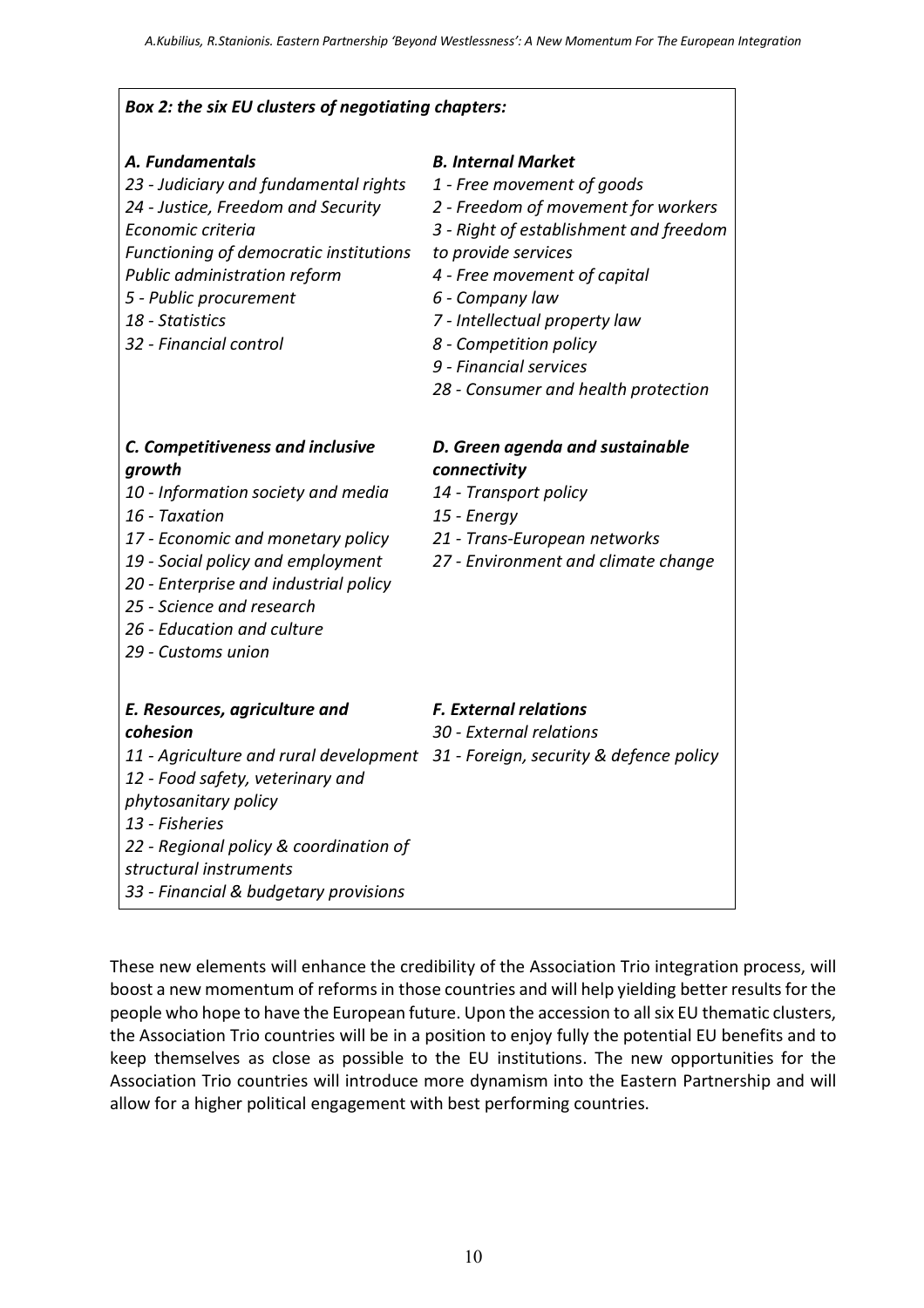### **The creation of Association Trio Process for the accelerated integration into the EU**

The implementation of the Romano Prodi formula during this decade is something that the EU, together with the Association Trio, is certainly capable of achieving. There is no need to reinvent the wheel on this path. The EU must apply to the integration of the Association Trio countries a similar process having a same methodology of accelerated integration applied to the Western Balkan countries. The only modification could be that for the time being the Association Trio countries should be offered an intermediate status towards EU membership, asit was suggested in the Prodi formula.

Different formats of institutional stakeholders, processes, mechanisms, agendas as well as investment platforms that the European Commission has set up for the Western Balkans would also be used to implement the accelerated integration process of the Association Trio countries. This process would aim at the accelerated integration of the Eastern Partnership Association Trio countries into the EU and could follow a blueprint of the Berlin Process that the EU has created for the integration of the Western Balkans with a support of a coalition of EU Member States having a special interest in the Western Balkans region. The EU's Eastern partners need the same coalition of similarly minded EU countries, which are interested in EU's Eastern neighbourhood. The coalition would ensure that such a Trio Integration Strategy is successfully implemented.

The core of such a coalition could be made up of those countries that have a particular interest in the future of the Eastern Partnership and will hold the rotating presidency of the EU until 2030. These are in particular France (2022), the Czech Republic (2022), Sweden (2023), Poland (2025), Lithuania (2027) and Latvia (2028). Of course, such a coalition would also need countries such as Germany or Romania, as well as a transatlantic partnership with the US and Canada.

The EU's Eastern Partnership policy for the next decade will determine the future of the European continent for decades to come. The integration success of the Association Trio countries would also inspire Armenians to follow the example of the Trio. It is very likely that the Democratic Belarus would also decide to follow a similar path of reforms. Furthermore, this decade will be crucial for the eastern part of the European continent. The integration and reform success of the Trio countries will determine not only the direction of their further development, but also the one for Russia.

The opportunities of 'accelerated integration' towards intermediate status and inspiration for reforms will also provide the necessary means for the Association Trio countries and both EU institutions and Member States to accommodate themselves to an effective submission of the EU membership application, which is the intention of some Association Trio governments to do in 2024.

## **Strategic responsibility of the EU**

We listed all the arguments why accelerated integration of the Association Trio in the Eastern Partnership region should be among the key priorities of EU's geopolitical agenda. Stability, prosperity and peace on the European continent come only through integration. This common interest should be important not only for the countries in the Eastern Partnership and in particular for the Association Trio, but also for the whole EU. The EU should stop kicking the can down the road when it comes to the European integration aspirations in EU's neighbourhood and the Eastern Partnership. The EU knew what was important for its neighbourhood in 2002; it